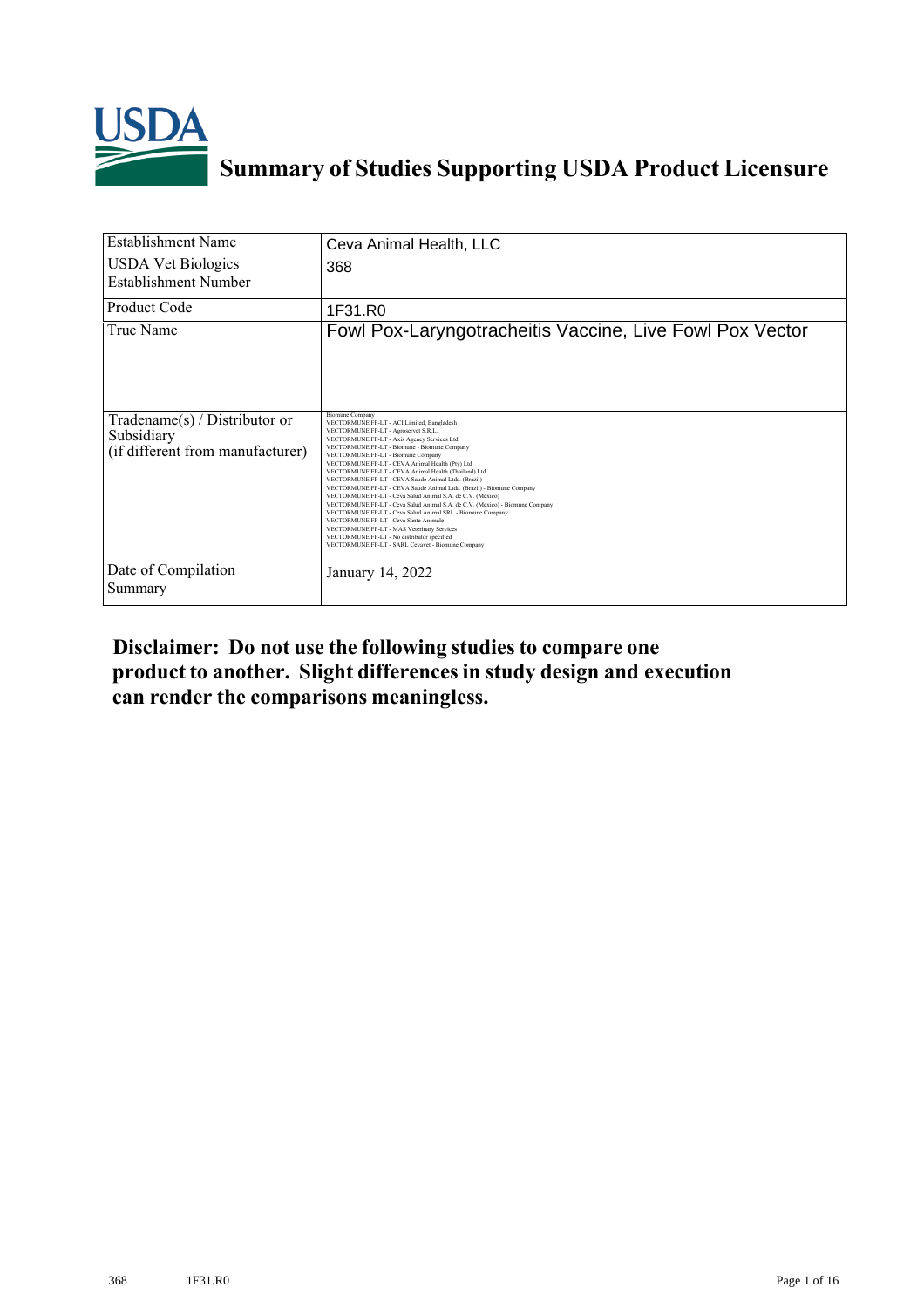| <b>Study Type</b>                      | Efficacy                                                                                                                                                                                                 |
|----------------------------------------|----------------------------------------------------------------------------------------------------------------------------------------------------------------------------------------------------------|
| <b>Pertaining to</b>                   | Fowl pox virus and Infectious Laryngotracheitis virus                                                                                                                                                    |
| <b>Study Purpose</b>                   | To demonstrate effectiveness against Fowl pox virus (FPV) and Infectious                                                                                                                                 |
|                                        | Laryngotracheitis virus (ILTV)                                                                                                                                                                           |
| Product                                | One dose administered via the in ovo route at 18 days of incubation                                                                                                                                      |
| <b>Administration</b>                  | followed by a dose administered via wing web administration at seven                                                                                                                                     |
|                                        | days of age.                                                                                                                                                                                             |
|                                        | The study contained five randomized groups of specific pathogen free<br>chickens with different treatments.                                                                                              |
|                                        | Group 1: Embryos at 18 days of incubation were vaccinated in ovo with<br>FPV/ILTV followed by wing web administration at the minimum dose of<br>seven days of age                                        |
|                                        | Group 2: Embryos at 18 days of incubation were vaccinated in ovo with<br>FPV/ILTV followed by mock (placebo diluent) wing web administration                                                             |
|                                        | at the minimum dose of seven days of age                                                                                                                                                                 |
|                                        | Group 3: Embryos at 18 days of incubation were vaccinated in ovo with<br>placebo diluent followed by FPV/ILTV mock (placebo diluent) wing web<br>administration at the minimum dose of seven days of age |
|                                        | Group 4: Embryos at 18 days of incubation were vaccinated in ovo with<br>placebo diluent without wing web administration and challenged, positive                                                        |
|                                        | controls                                                                                                                                                                                                 |
|                                        | Group 5: Non-vaccinated, non-challenged negative controls                                                                                                                                                |
|                                        |                                                                                                                                                                                                          |
| <b>Study Animals</b>                   | SPF Chicken embryos at 18 days of incubation.                                                                                                                                                            |
| <b>Challenge</b><br><b>Description</b> | Chickens were challenged at four weeks of age with the USDA ILTV<br>challenge strain or the USDA FPV challenge strain                                                                                    |
| <b>Interval</b>                        | Chickens were observed each day for 10 days post challenge.                                                                                                                                              |
| observed after                         |                                                                                                                                                                                                          |
| challenge                              |                                                                                                                                                                                                          |
| <b>Results</b>                         | The results met the requirements in 9 CFR 113.326 for FPV.                                                                                                                                               |
|                                        | The results met the requirements in 9 CFR 113.328 for ILTV.                                                                                                                                              |
|                                        |                                                                                                                                                                                                          |
|                                        |                                                                                                                                                                                                          |
|                                        | See Table 1 below for a summary of the study results.                                                                                                                                                    |
|                                        | See Tables 2-10 below for raw data.                                                                                                                                                                      |
|                                        |                                                                                                                                                                                                          |
|                                        |                                                                                                                                                                                                          |
|                                        |                                                                                                                                                                                                          |
|                                        |                                                                                                                                                                                                          |
|                                        |                                                                                                                                                                                                          |
| <b>USDA Approval</b>                   | December 11, 2007                                                                                                                                                                                        |
| <b>Date</b>                            |                                                                                                                                                                                                          |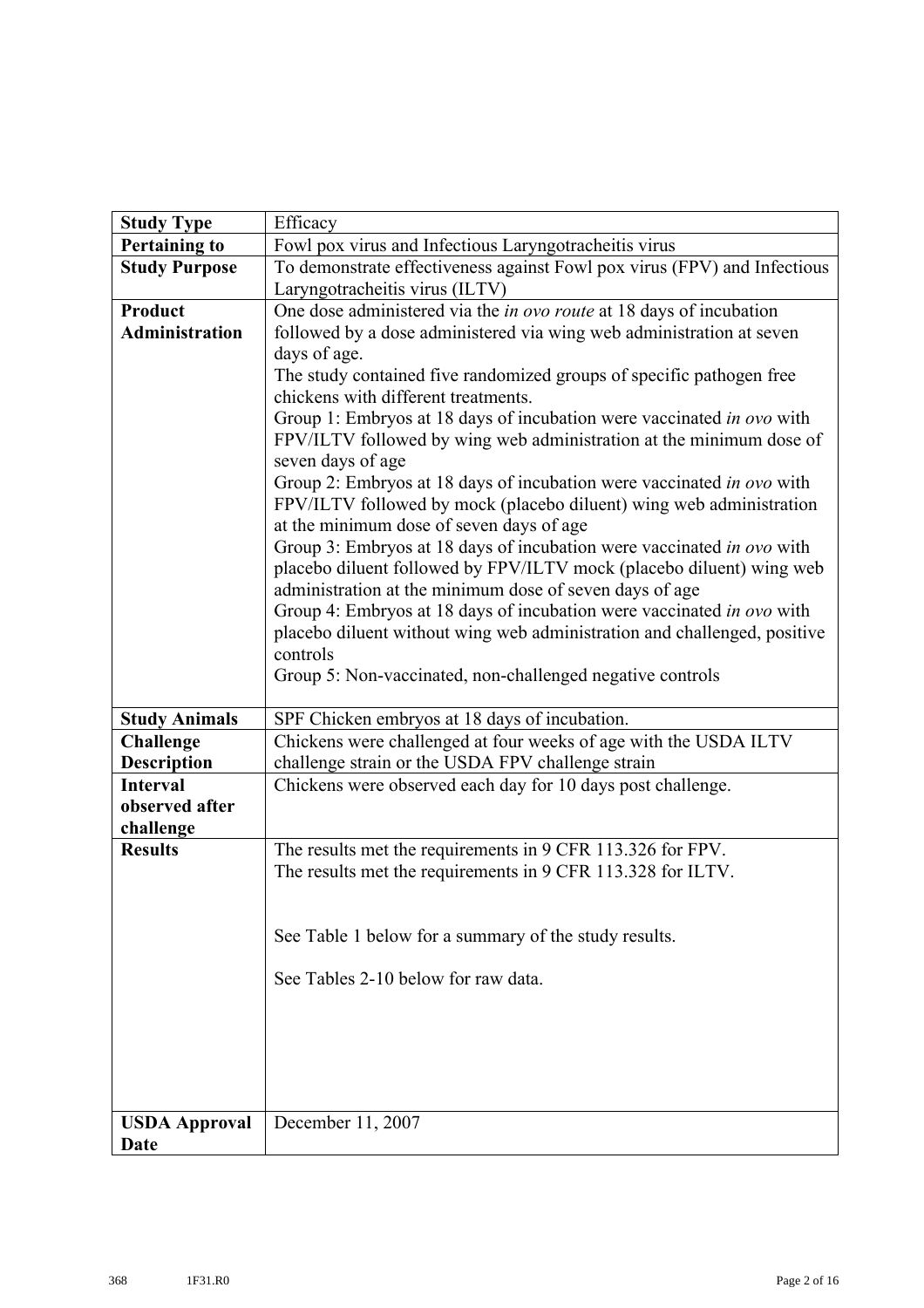### **Table 1 Summary of Treatment Group Results**

|            |                |                        |              | #      | $#$ Chicks | % Protected       |         |
|------------|----------------|------------------------|--------------|--------|------------|-------------------|---------|
| Purpose    | Group          | Treatment              | Hatchability | Chicks | challenged | ILTV <sup>6</sup> | $FPV^7$ |
|            |                |                        |              | placed |            |                   |         |
| Vaccinates | 1              | <b>FPV/ILTV</b>        |              | 70     | 60         | 93%               | 100%    |
|            |                | in $\sigma v \sigma$ + |              |        |            | 28/30             | 30/30   |
|            |                | ww <sup>1</sup>        | 90%          |        |            |                   |         |
|            | $\overline{2}$ | FPV/ILTV               | (140/156)    | 70     | 60         | 57%               | 77%     |
|            |                | in $\omega$ o +        |              |        |            | 17/30             | 23/30   |
|            |                | mock $ww^2$            |              |        |            |                   |         |
|            | 3              | Mock                   |              | 70     | 60         | 90%               | 100%    |
|            |                | <b>FPVI/LTV</b>        |              |        |            | 27/30             | 30/30   |
|            |                | in $ovo^3$ +           |              |        |            |                   |         |
| Controls   |                | <b>WW</b>              | 90%          |        |            |                   |         |
|            | $\overline{4}$ | Positive               | (141/157)    | 71     | 60         | 3%                | 3%      |
|            |                | Controls <sup>4</sup>  |              |        |            | 1/30              | 1/30    |
|            |                |                        |              |        |            |                   |         |
|            | 5              | Negative               | 100%         | 21     | $\theta$   | $N/A^8$           | N/A     |
|            |                | Controls $5$           | (21/21)      |        |            |                   |         |

 $1$ ww= wing web

2 Mock ww is placebo

3 Mock FPV/ILT *in ovo* is placebo

4 Positive Controls= mock *in ovo* placebo without ww + challenge

5 Negative Controls= non-vaccinated, non-challenged

6 Infectious laryngotracheitis virus challenge 7 Fowl pox virus challenge

8 N/A= Not Applicable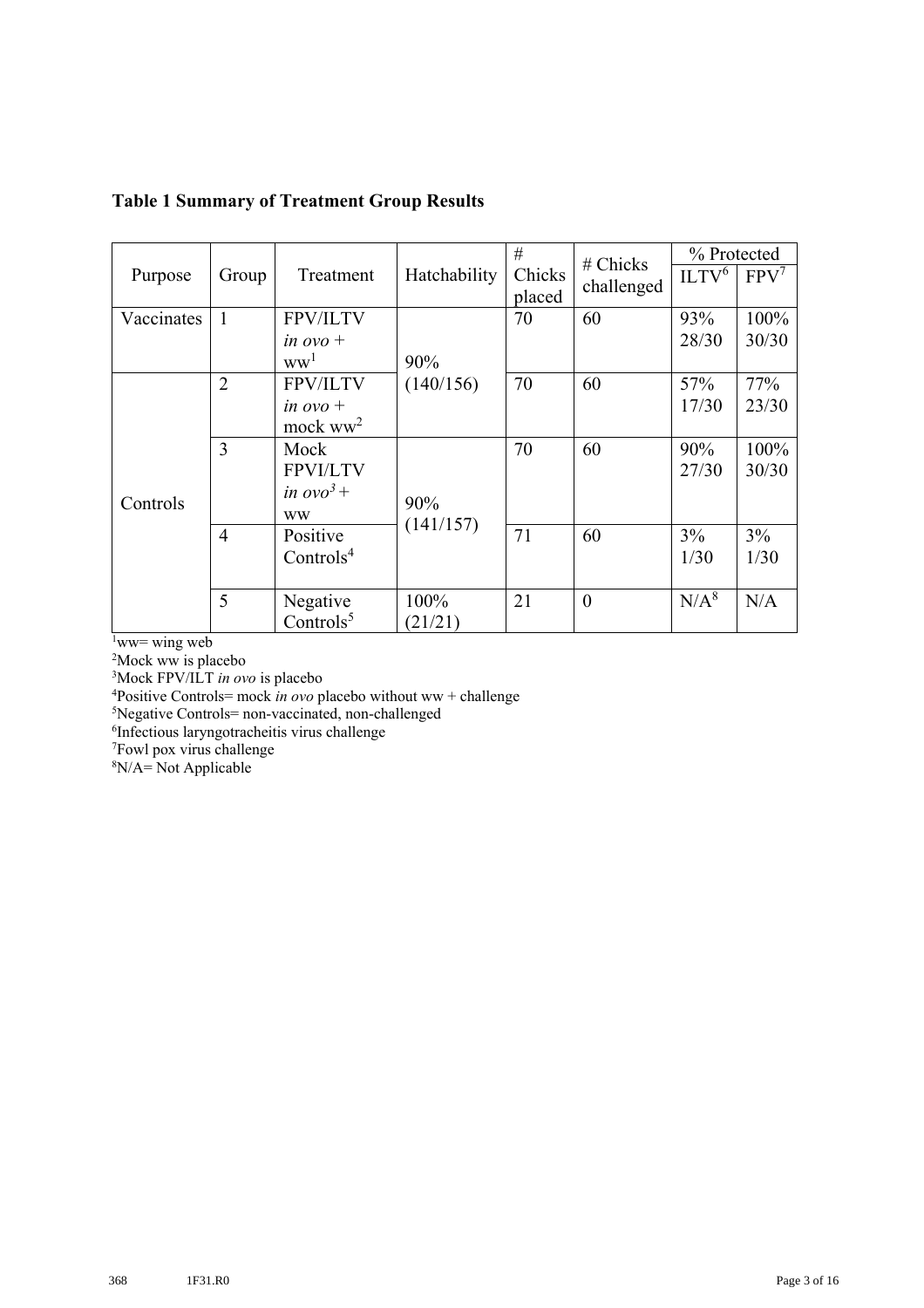| Tag Number         | <b>Clinical Signs</b>             |
|--------------------|-----------------------------------|
| $\mathbf{1}$       | Neg <sup>1</sup>                  |
| $\overline{\bf 8}$ | Neg                               |
| 13                 | Neg                               |
| $18\,$             | Neg                               |
| 334                | Neg                               |
| 341                | Neg                               |
| 357                | Neg                               |
| 363                | Neg                               |
| 379                | $\frac{\text{Neg}}{\text{Pos}^2}$ |
| 385                |                                   |
| 390                | Neg                               |
| 677                | Neg                               |
| 696                | Neg                               |
| 752                | Pos                               |
| 772                | Neg                               |
| 783                | Neg                               |
| 784                | Neg                               |
| 788                | <b>Neg</b>                        |
| 806                | Neg                               |
| 817                | Neg                               |
| 833                | Neg                               |
| 845                | Neg                               |
| 861                | Neg                               |
| 862                | Neg                               |
| 863                | Neg                               |
| 866                | Neg                               |
| 868                | Neg                               |
| 889                | Neg                               |
| 989                | Neg                               |
| 990                | Neg                               |

## **Table 2. (Group 1)- FPV/ILTV** *in ovo* **and wing web vaccinated chickens that were challenged with the USDA ILTV challenge strain**

 ${}^{1}$ Neg= negative for clinical signs of infectious laryngotracheitis virus

<sup>2</sup>Pos= positive for clinical signs of infectious laryngotracheitis virus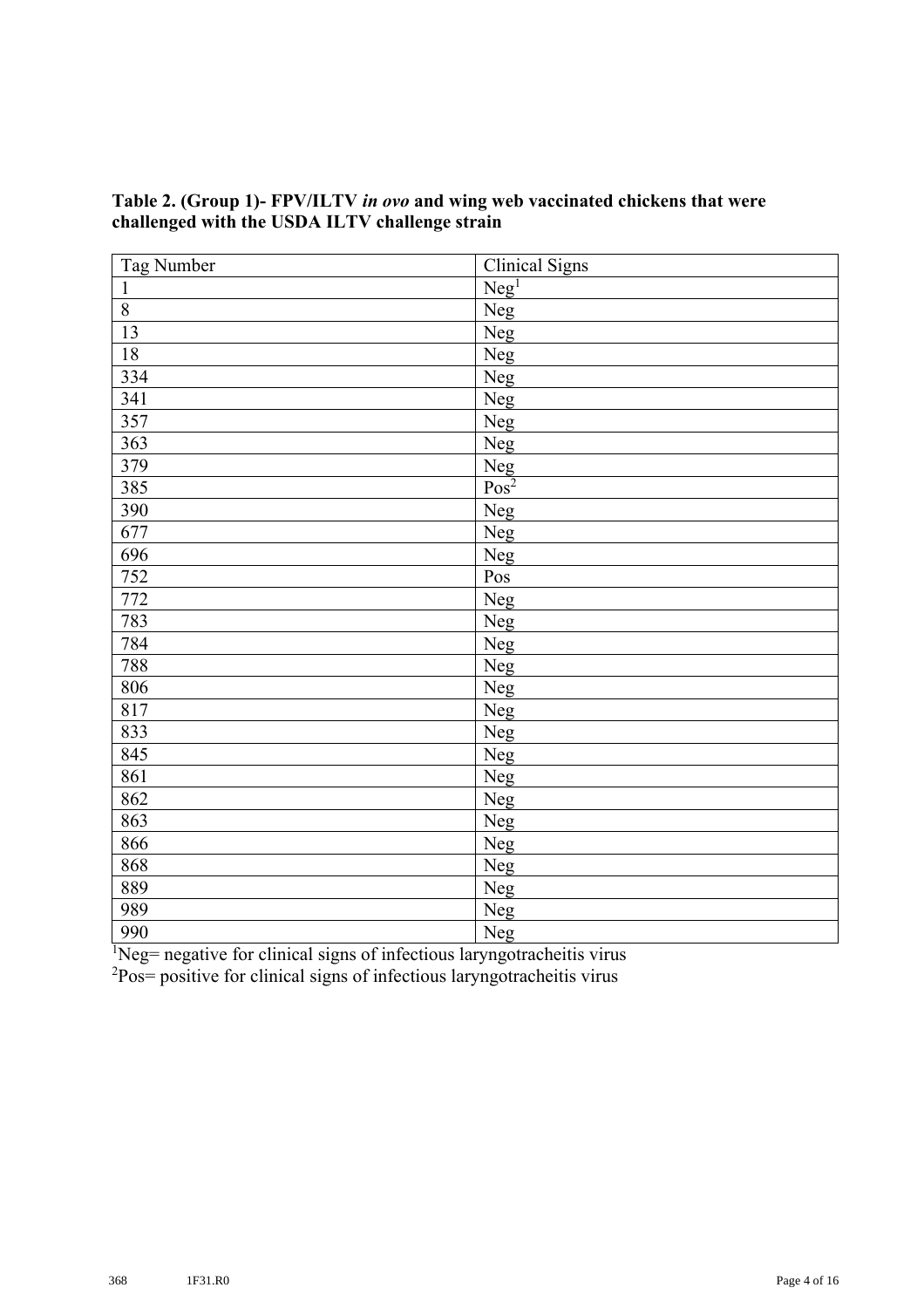| <b>Tag Number</b> | <b>Clinical Signs</b>               |
|-------------------|-------------------------------------|
| $\overline{12}$   |                                     |
| 331               | $\frac{\text{Neg}^1}{\text{Pos}^2}$ |
| 336               | Neg                                 |
| 345               | Neg                                 |
| 347               | <b>Neg</b>                          |
| 358               | Pos                                 |
| 360               | Pos                                 |
| 365               | Neg                                 |
| 367               | Neg                                 |
| 378               | Neg                                 |
| 386               | Neg                                 |
| 662               | Pos                                 |
| 667               | Pos                                 |
| 671               | Pos                                 |
| 687               | Pos                                 |
| 688               | Pos                                 |
| 736               | Neg                                 |
| 777               | Neg                                 |
| 796               | Pos                                 |
| 808               | Pos                                 |
| 810               | Pos                                 |
| 825               | Pos                                 |
| 836               | Neg                                 |
| 838               | Neg                                 |
| 844               | Pos                                 |
| 860               | Neg                                 |
| 869               | Neg                                 |
| 883               | Neg                                 |
| 897               | Neg                                 |
| 998               | Neg                                 |

## **Table 3. (Group 2)- FPV/ILTV** *in ovo* **vaccinated and mock wing web vaccinated chickens that were challenged with the USDA ILTV challenge strain**

 ${}^{1}$ Neg= negative for clinical signs of infectious laryngotracheitis virus

<sup>2</sup>Pos= positive for clinical signs of infectious laryngotracheitis virus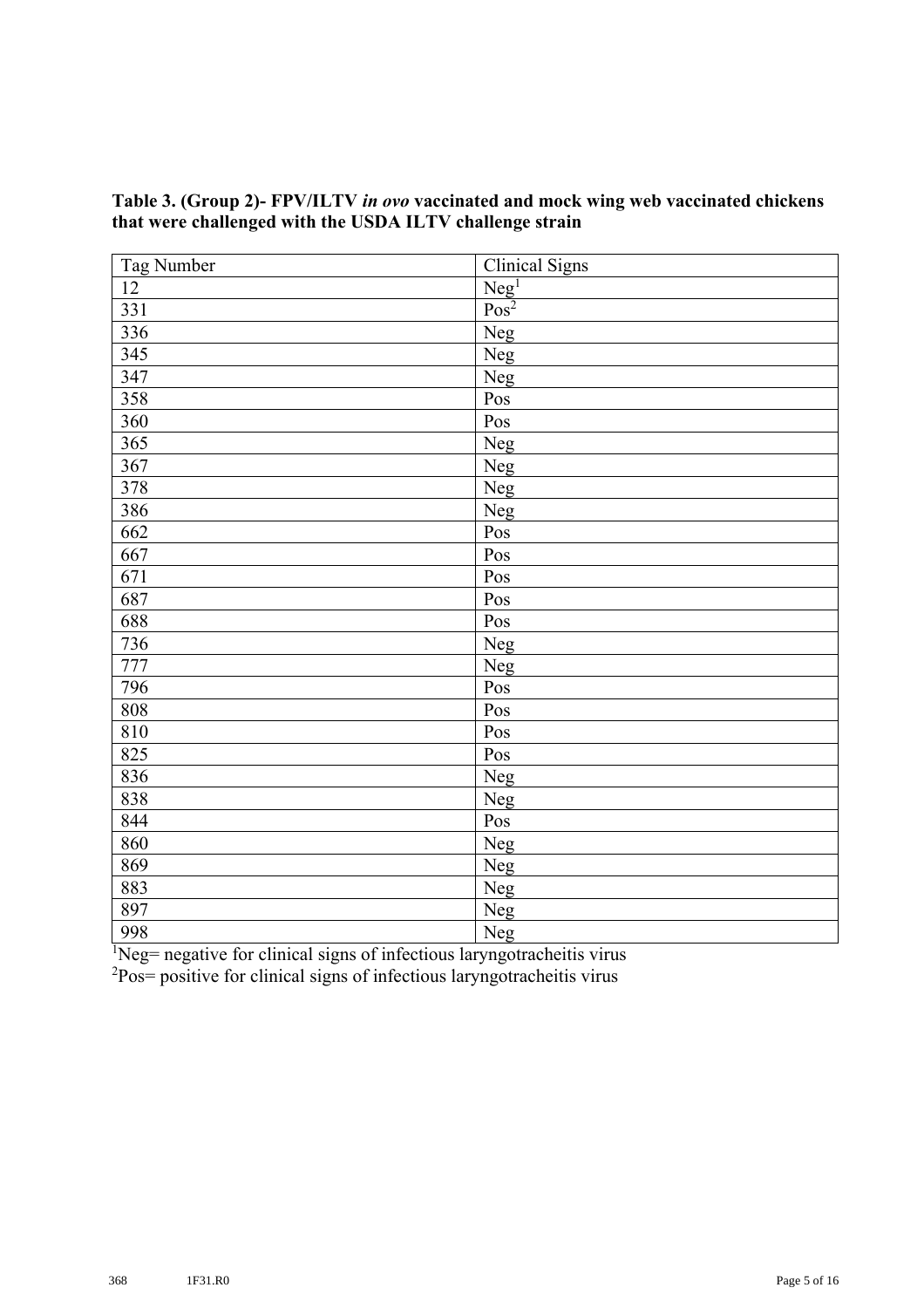| Tag Number     | <b>Clinical Signs</b> |
|----------------|-----------------------|
| $\overline{4}$ | Pos <sup>1</sup>      |
| 5              | Neg <sup>2</sup>      |
| 338            | Neg                   |
| 339            | <b>Neg</b>            |
| 342            | Neg                   |
| 349            | Pos                   |
| 351            | Neg                   |
| 356            | Neg                   |
| 368            | Neg                   |
| 370            | Neg                   |
| 377            | Neg                   |
| 384            | <b>Neg</b>            |
| 395            | Neg                   |
| 400            | Neg                   |
| 672            | Neg                   |
| 675            | Neg                   |
| 678            | Neg                   |
| 684            | Neg                   |
| 767            | Neg                   |
| 770            | Neg                   |
| 781            | Neg                   |
| 789            | Neg                   |
| 815            | Neg                   |
| 828            | Neg                   |
| 829            | Neg                   |
| 832            | Neg                   |
| 850            | Neg                   |
| 854            | Neg                   |
| 879            | $\mathbf{Pos}$        |
| 890            | Neg                   |

#### **Table 4. (Group 3)- Mock** *in ovo* **vaccinated and FPV/ILTV wing web vaccinated chickens that were challenged with the USDA ILTV challenge strain**

<sup>1</sup>Pos= positive for clinical signs of infectious laryngotracheitis virus

Neg= negative for clinical signs of infectious laryngotracheitis virus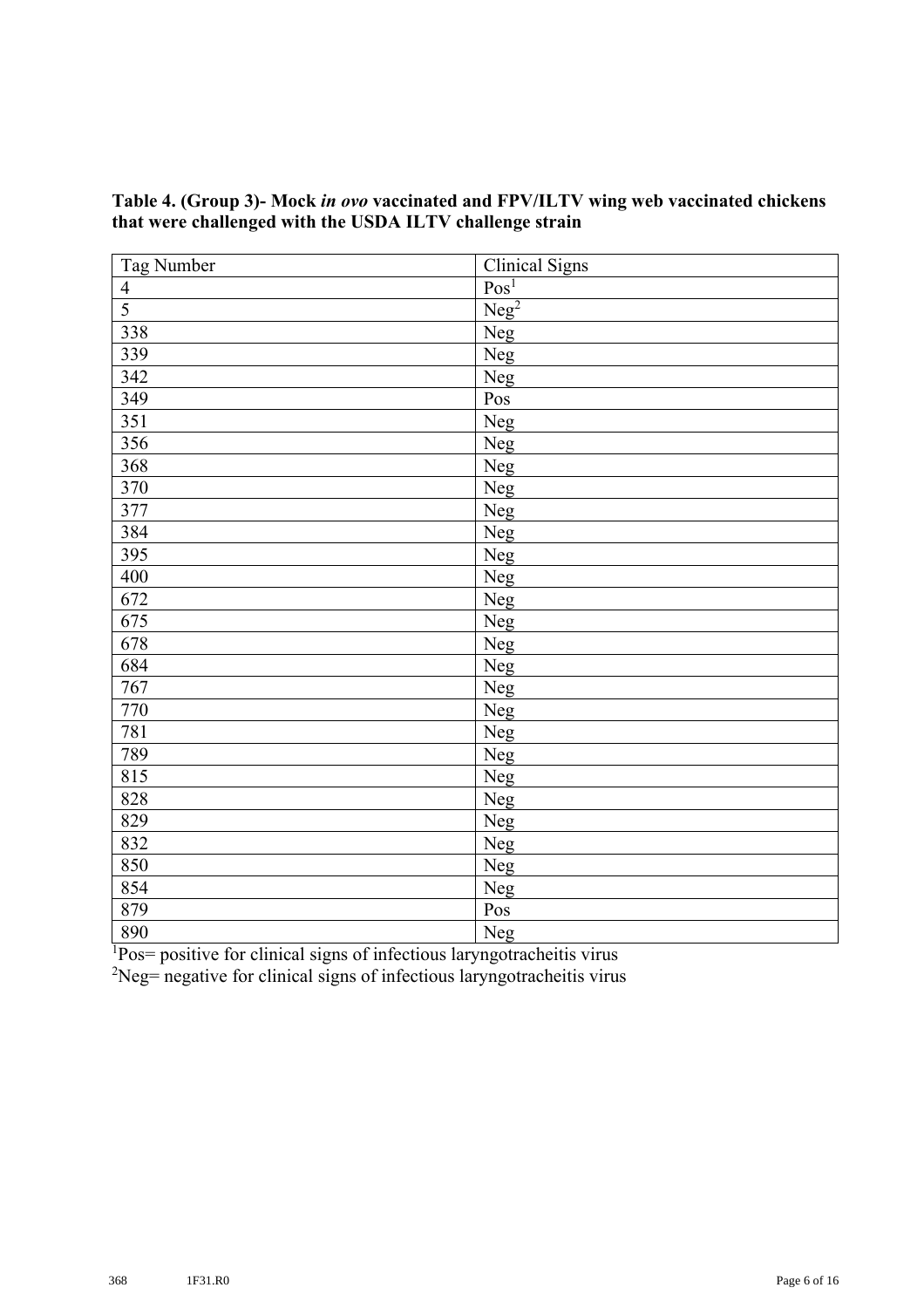| <b>Tag Number</b> | <b>Clinical Signs</b> |
|-------------------|-----------------------|
| 14                | Pos <sup>1</sup>      |
| $\overline{15}$   | Pos                   |
| 17                | Pos                   |
| 344               | Pos                   |
| 355               | Pos                   |
| 362               | Pos                   |
| 372               | Pos                   |
| 387               | Pos                   |
| 388               | Pos                   |
| 398               | Pos                   |
| 665               | Pos                   |
| 668               | Pos                   |
| 676               | Pos                   |
| 679               | Pos                   |
| 699               | Pos                   |
| 746               | Pos                   |
| 753               | Pos                   |
| 782               | Pos                   |
| 785               | Pos                   |
| 818               | Pos                   |
| 837               | Pos                   |
| 843               | Pos                   |
| 848               | Pos                   |
| 858               | Pos                   |
| 855               | Pos                   |
| 859               | Pos                   |
| 884               | Pos                   |
| 900               | Pos                   |
| 994               | $\mathbf{Pos}$        |
| 999               | Neg <sup>2</sup>      |

**Table 5. (Group 4)- Positive control chickens challenged with the USDA ILTV challenge strain**

<sup>1</sup>Pos= positive for clinical signs of infectious laryngotracheitis virus

Neg= negative for clinical signs of infectious laryngotracheitis virus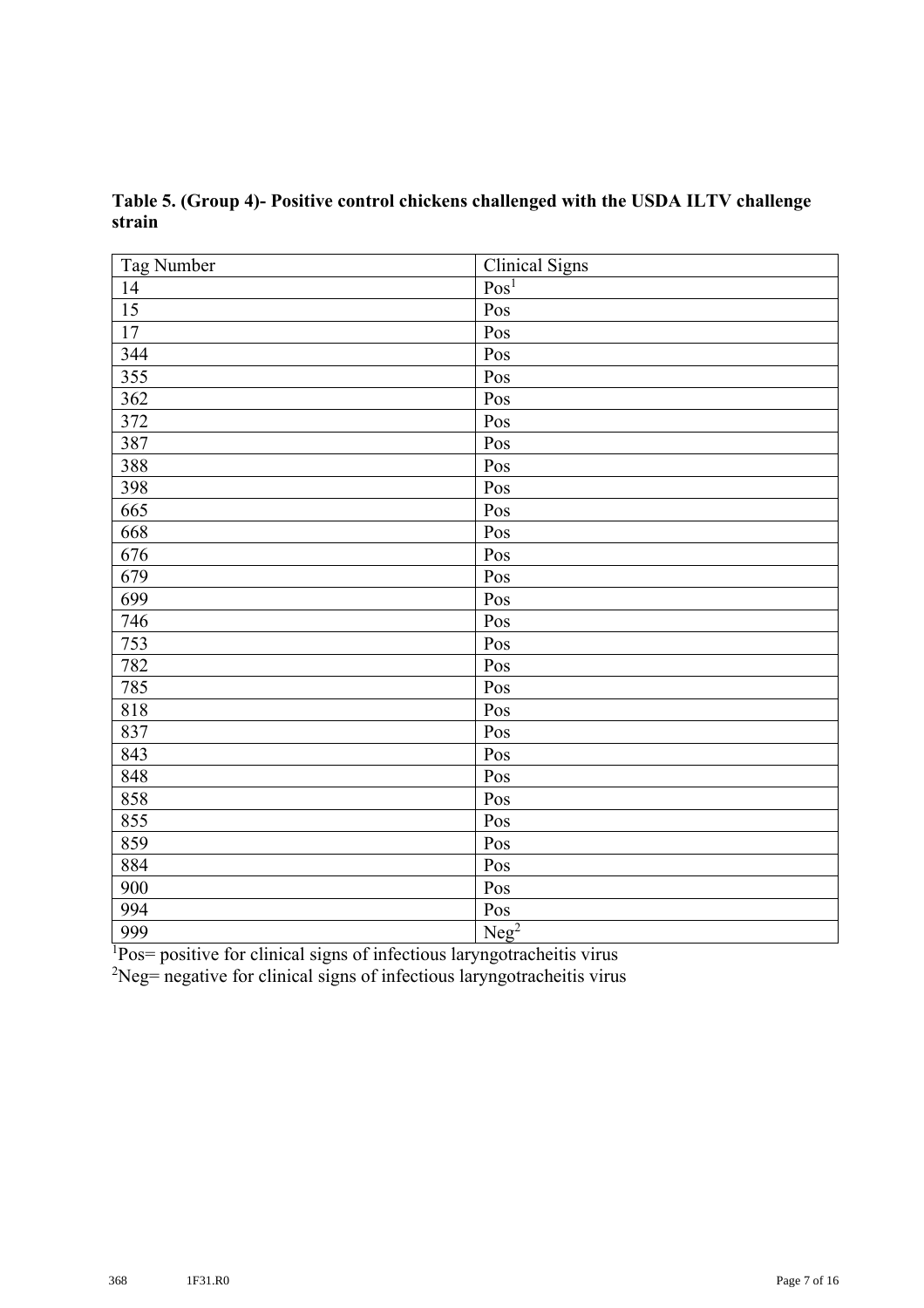| Tag Number | <b>Clinical Signs</b> |
|------------|-----------------------|
| $\tau$     | Neg <sup>1</sup>      |
| $10\,$     | Neg                   |
| 16         | Neg                   |
| 332        | Neg                   |
| 333        | Neg                   |
| 382        | Neg                   |
| 397        | Neg                   |
| 392        | Neg                   |
| 673        | Neg                   |
| 680        | Neg                   |
| 681        | Neg                   |
| 692        | Neg                   |
| 695        | Neg                   |
| 748        | Neg                   |
| 750        | Neg                   |
| 775        | Neg                   |
| 792        | Neg                   |
| 804        | Neg                   |
| 816        | Neg                   |
| 821        | <b>Neg</b>            |
| 827        | Neg                   |
| 842        | Neg                   |
| 847        | Neg                   |
| 857        | Neg                   |
| 867        | Neg                   |
| 871        | Neg                   |
| 872        | <b>Neg</b>            |
| 986        | Neg                   |
| 988        | Neg                   |
| 996        | Neg                   |

## **Table 6. (Group 1)- FPV/ILTV** *in ovo* **vaccinated and wing web vaccinated chickens that were challenged with the USDA FPV challenge strain**

<sup>1</sup>Neg= negative for clinical signs of Fowl pox virus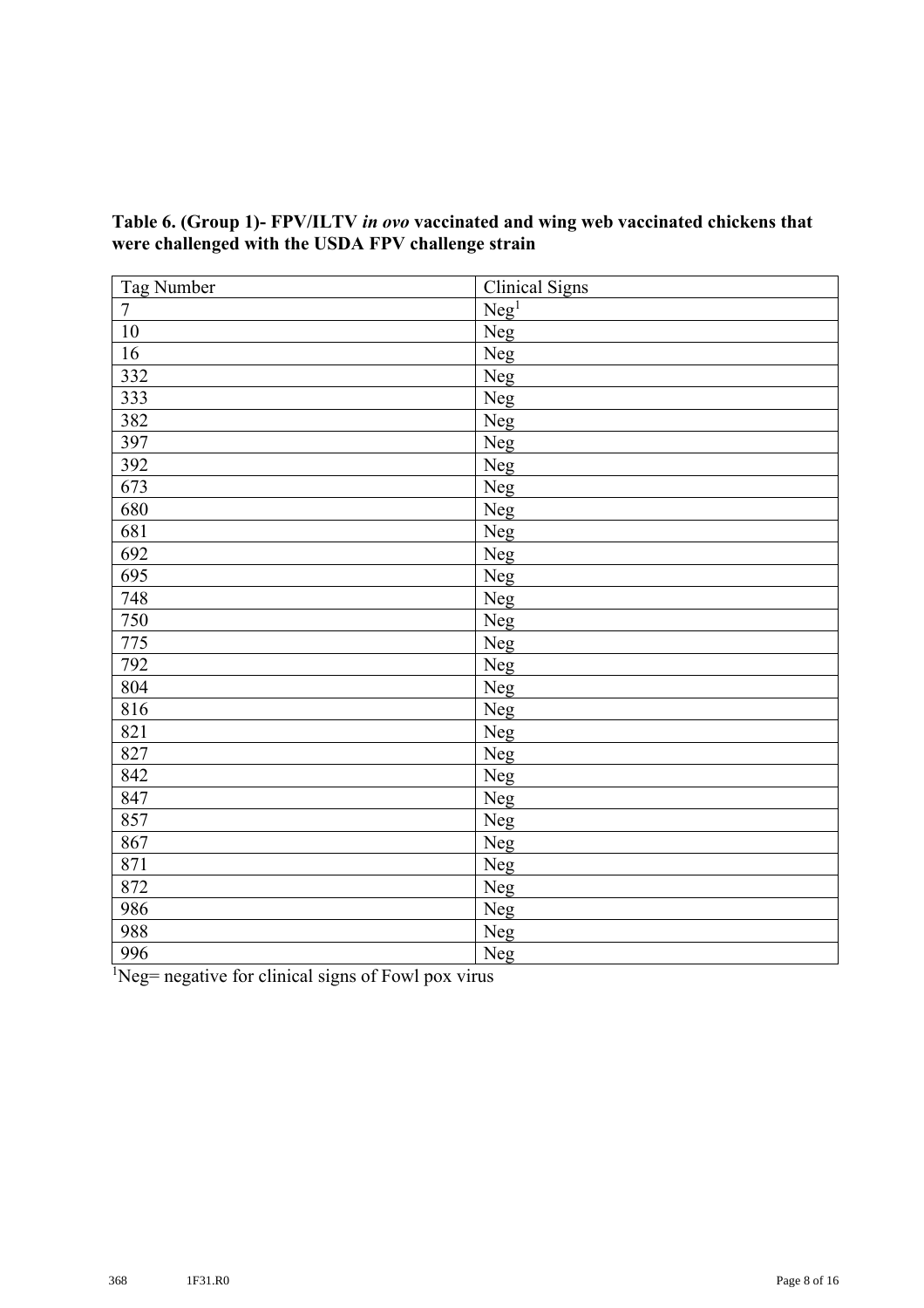| Tag Number      | <b>Clinical Signs</b>               |
|-----------------|-------------------------------------|
| $\overline{2}$  |                                     |
| $\overline{9}$  | $\frac{\text{Neg}^1}{\text{Pos}^2}$ |
| $\overline{19}$ | Neg                                 |
| 348             | <b>Neg</b>                          |
| 350             | Pos                                 |
| 374             | $P_{OS}$                            |
| 380             | Neg                                 |
| 397             | Neg                                 |
| 694             | Neg                                 |
| 397             | Neg                                 |
| 747             | Neg                                 |
| 771             | Neg                                 |
| 773             | Pos                                 |
| 793             | Pos                                 |
| 795             | Pos                                 |
| 809             | Neg                                 |
| 814             | Neg                                 |
| 820             | Neg                                 |
| 822             | Neg                                 |
| 831             | Neg                                 |
| 841             | Neg                                 |
| 856             | $\overline{Pos}$                    |
| 877             | Neg                                 |
| 878             | Neg                                 |
| 885             | Neg                                 |
| 886             | Neg                                 |
| 898             | Neg                                 |
| 899             | Neg                                 |
| 987             | Neg                                 |
| 992             | <b>Neg</b>                          |

#### **Table 7. (Group 2)- rFPV/LT** *in ovo* **vaccinated and mock wing web vaccinated chickens that were challenged with the USDA FPV challenge strain**

 ${}^{1}$ Neg= negative for clinical signs of Fowl pox virus

Pos= positive for clinical signs of Fowl pox virus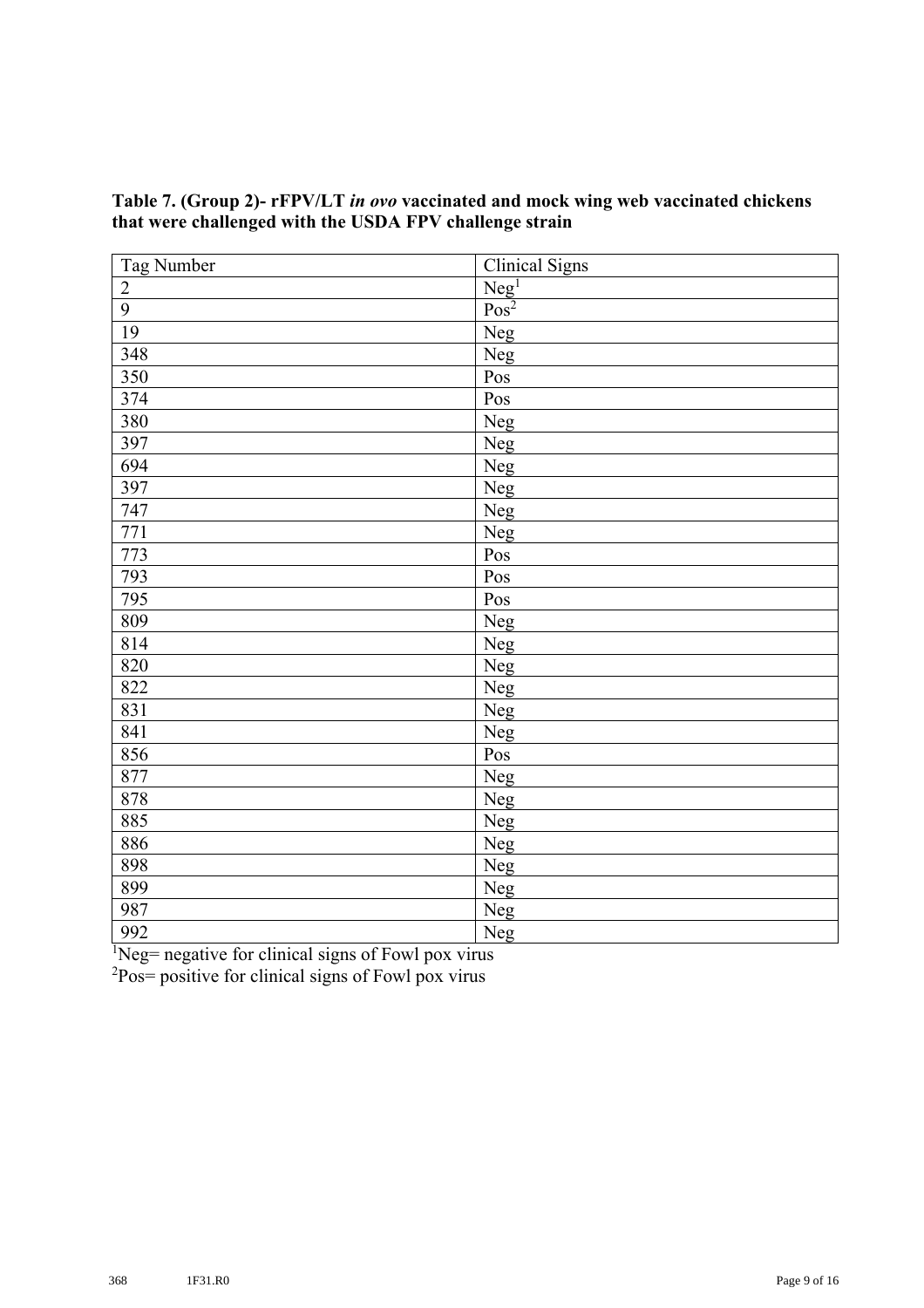| <b>Tag Number</b> | <b>Clinical Signs</b> |
|-------------------|-----------------------|
| 335               | Neg <sup>1</sup>      |
| 346               | Neg                   |
| 352               | Neg                   |
| 354               | <b>Neg</b>            |
| 393               | Neg                   |
| 663               | Neg                   |
| 669               | Neg                   |
| 685               | Neg                   |
| 690               | Neg                   |
| 737               | Neg                   |
| 740               | Neg                   |
| 741               | <b>Neg</b>            |
| 756               | <b>Neg</b>            |
| 768               | Neg                   |
| 769               | Neg                   |
| 778               | Neg                   |
| 787               | Neg                   |
| 800               | Neg                   |
| 811               | Neg                   |
| 812               | Neg                   |
| 835               | Neg                   |
| 846               | Neg                   |
| 851               | Neg                   |
| 864               | Neg                   |
| 870               | <b>Neg</b>            |
| 881               | Neg                   |
| 882               | Neg                   |
| 895               | Neg                   |
| 896               | Neg                   |
| 995               | Neg                   |

## **Table 8. (Group 3)- Mock** *in ovo* **vaccinated and rFPV/LT wing web vaccinated chickens that were challenged with the USDA FPV challenge strain**

 ${}^{1}$ Neg= negative for clinical signs of Fowl pox virus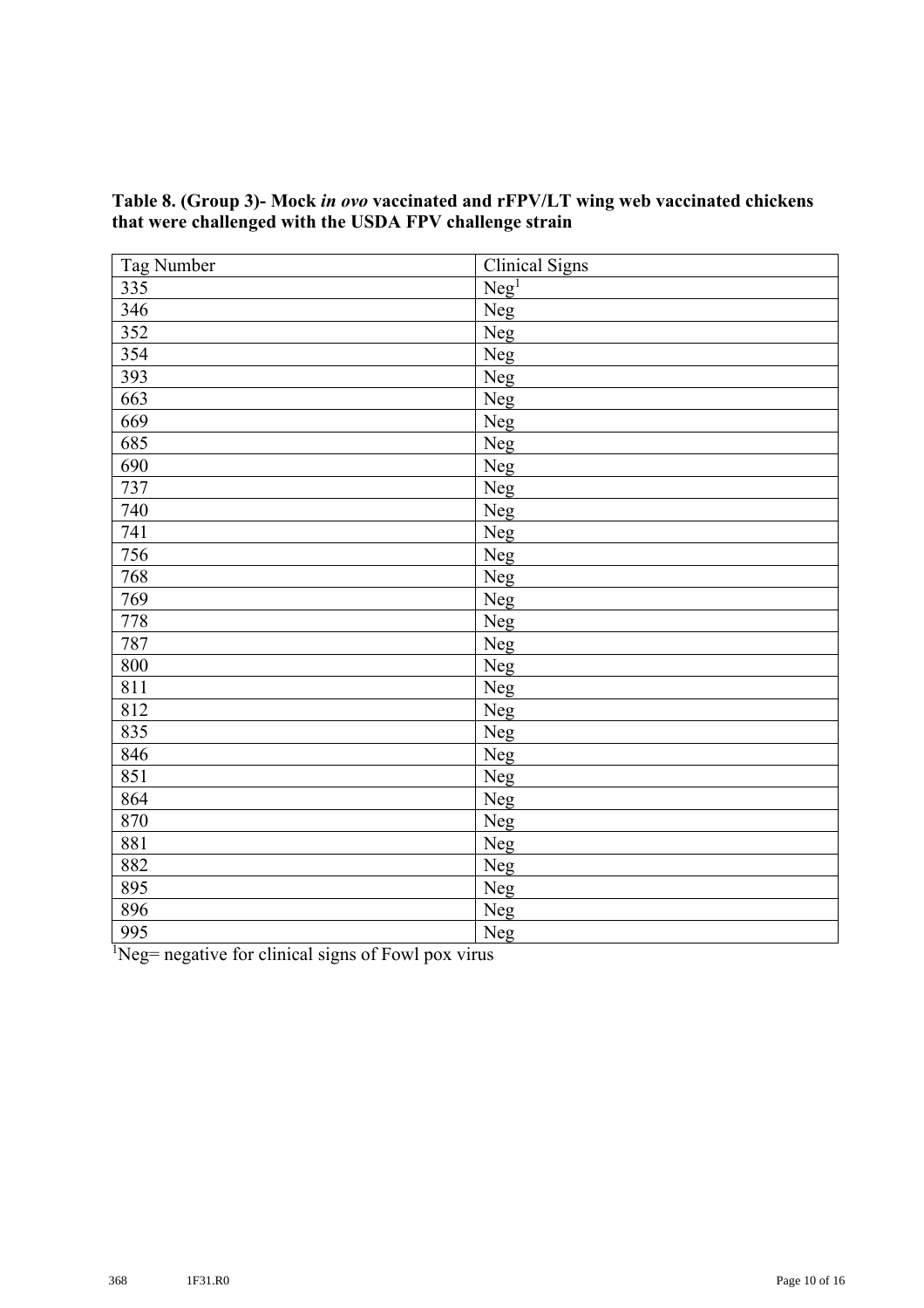| Tag Number | <b>Clinical Signs</b> |
|------------|-----------------------|
| $20\,$     | Pos <sup>1</sup>      |
| 340        | Pos                   |
| 353        | Neg <sup>2</sup>      |
| 359        | Pos                   |
| 381        | Pos                   |
| 389        | Pos                   |
| 399        | Pos                   |
| 670        | Pos                   |
| 682        | $P_{OS}$              |
| 683        | Pos                   |
| 742        | Pos                   |
| 743        | Pos                   |
| 745        | Pos                   |
| 749        | Pos                   |
| 755        | Pos                   |
| 774        | Pos                   |
| 779        | Pos                   |
| 794        | Pos                   |
| 798        | Pos                   |
| 799        | Pos                   |
| 801        | Pos                   |
| 803        | Pos                   |
| 819        | Pos                   |
| 826        | Pos                   |
| 834        | Pos                   |
| 840        | Pos                   |
| 849        | Pos                   |
| 874        | Pos                   |
| 893        | Pos                   |
| 997        | Pos                   |

**Table 9. (Group 4)- Positive control chickens challenged with the USDA FPV challenge strain**

Pos= positive for clinical signs of Fowl pox virus

Neg= negative for clinical signs of Fowl pox virus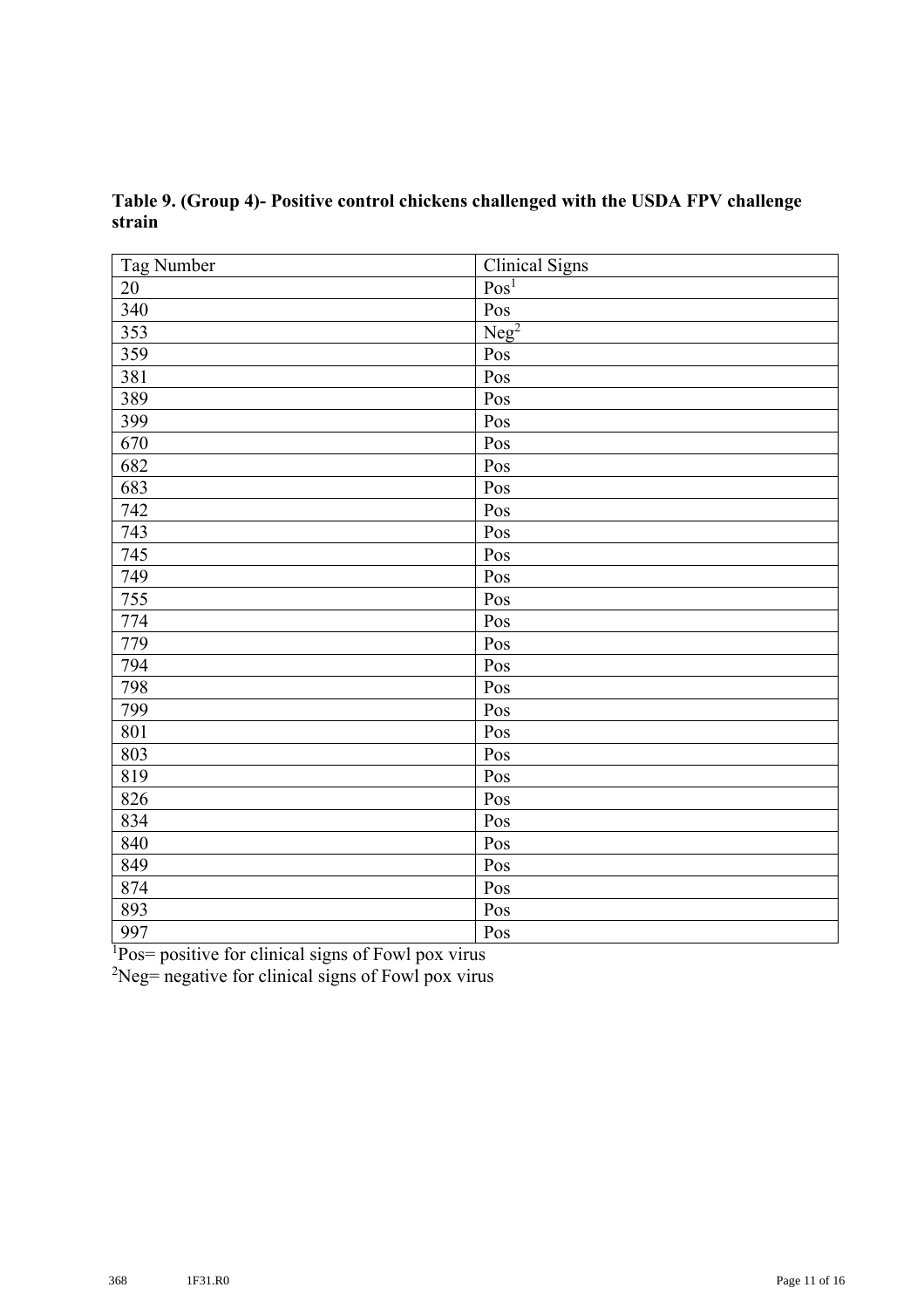| Tag Number | <b>Clinical Signs</b> |
|------------|-----------------------|
| 329        | Neg <sup>1</sup>      |
| 337        | Neg                   |
| 361        | Neg                   |
| 364        | Neg                   |
| 375        | Neg                   |
| 396        | Neg                   |
| 664        | Neg                   |
| 674        | Neg                   |
| 698        | Neg                   |
| 776        | Neg                   |
| 786        | Neg                   |
| 797        | Neg                   |
| 802        | Neg                   |
| 823        | Neg                   |
| 824        | Neg                   |
| 873        | Neg                   |
| 888        | Neg                   |
| 891        | Neg                   |
| 991        | Neg                   |
| 993        | Neg                   |
| 1000       | Neg                   |

**Table 10. (Group 5)- Non-vaccinated, non-challenged, negative controls**

<sup>1</sup>Neg= negative for clinical signs of Fowl pox virus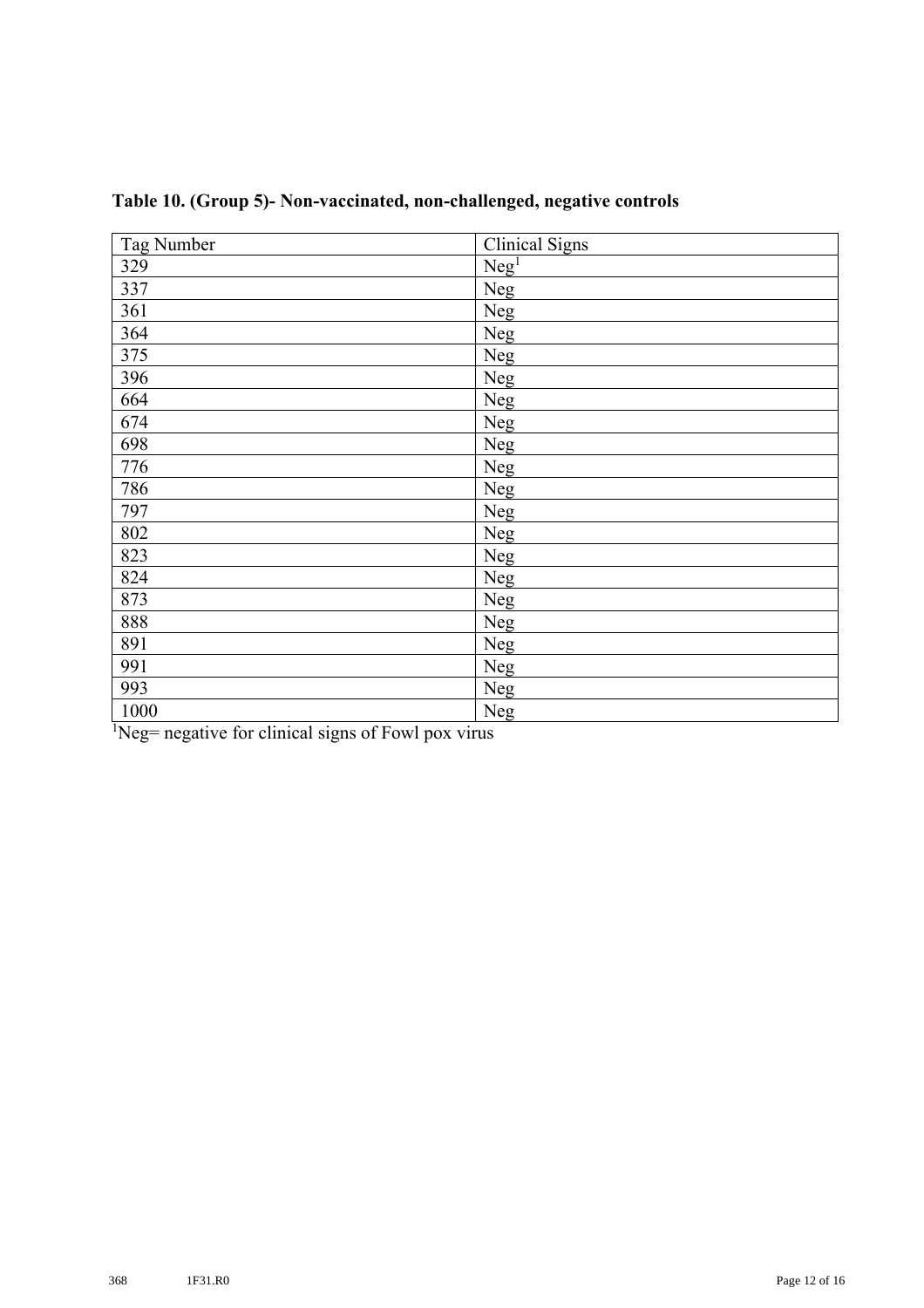| <b>Study Type</b>              | Efficacy                                                          |
|--------------------------------|-------------------------------------------------------------------|
| <b>Pertaining to</b>           | Fowl Pox Virus and Laryngotracheitis                              |
| <b>Study Purpose</b>           | Demonstrate efficacy against Fowl Pox Virus and                   |
|                                | Laryngotracheitis                                                 |
| <b>Product Administration</b>  | Wing web                                                          |
| <b>Study Animals</b>           | Chickens                                                          |
| <b>Challenge Description</b>   |                                                                   |
| <b>Interval observed after</b> |                                                                   |
| challenge                      |                                                                   |
| <b>Results</b>                 | Study data were evaluated by USDA-APHIS prior to product          |
|                                | licensure and met regulatory standards for acceptance at the time |
|                                | of submission. No data are published because this study was       |
|                                | submitted to USDA-APHIS prior to January 1, 2007, and APHIS       |
|                                | only requires publication of data submitted after that date.      |
| <b>USDA Approval Date</b>      | October 26, 2000                                                  |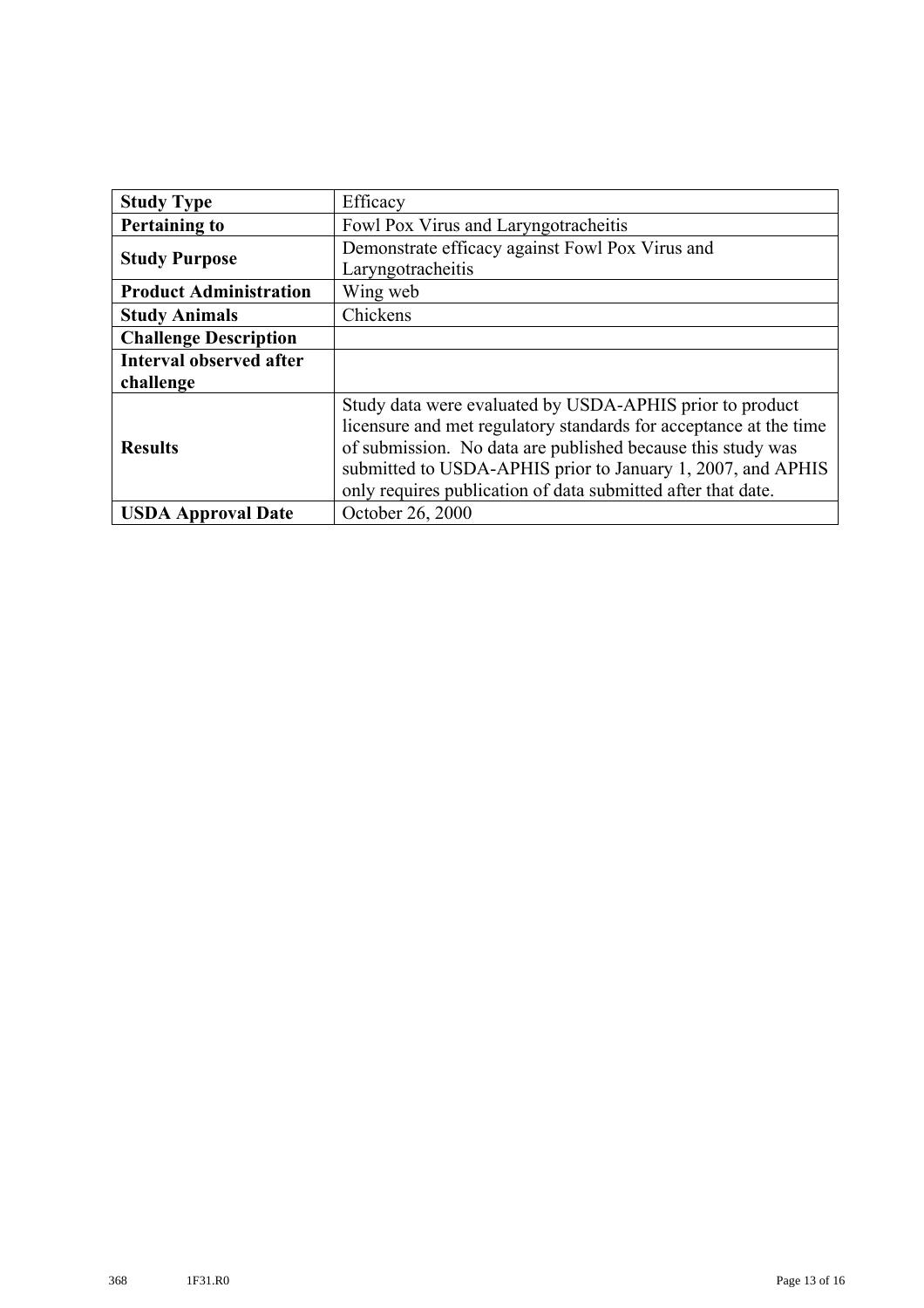| <b>Study Type</b>              | Safety                                                                                                                                                                                                                                                                                                                      |  |  |  |  |  |  |
|--------------------------------|-----------------------------------------------------------------------------------------------------------------------------------------------------------------------------------------------------------------------------------------------------------------------------------------------------------------------------|--|--|--|--|--|--|
| <b>Pertaining to</b>           | ALL                                                                                                                                                                                                                                                                                                                         |  |  |  |  |  |  |
| <b>Study Purpose</b>           | To demonstrate safety of product under typical use conditions                                                                                                                                                                                                                                                               |  |  |  |  |  |  |
| <b>Product Administration</b>  | Wing web                                                                                                                                                                                                                                                                                                                    |  |  |  |  |  |  |
| <b>Study Animals</b>           |                                                                                                                                                                                                                                                                                                                             |  |  |  |  |  |  |
| <b>Challenge Description</b>   |                                                                                                                                                                                                                                                                                                                             |  |  |  |  |  |  |
| <b>Interval observed after</b> |                                                                                                                                                                                                                                                                                                                             |  |  |  |  |  |  |
| challenge                      |                                                                                                                                                                                                                                                                                                                             |  |  |  |  |  |  |
| <b>Results</b>                 | Study data were evaluated by USDA-APHIS prior to product<br>licensure and met regulatory standards for acceptance at the time<br>of submission. No data are published because this study was<br>submitted to USDA-APHIS prior to January 1, 2007, and APHIS<br>only requires publication of data submitted after that date. |  |  |  |  |  |  |
| <b>USDA Approval Date</b>      | August 23, 2002                                                                                                                                                                                                                                                                                                             |  |  |  |  |  |  |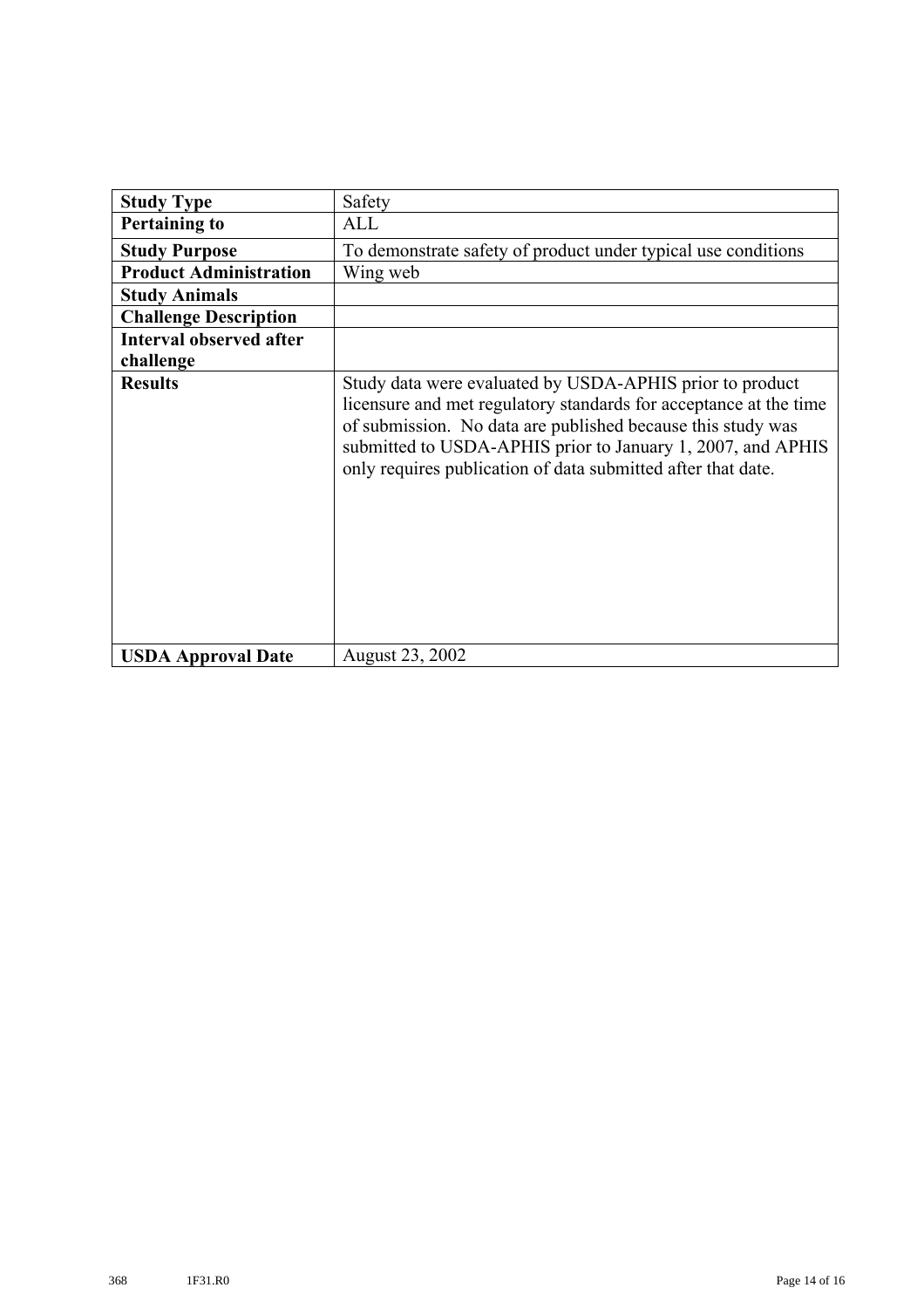| <b>Study Type</b>              | Safety                                                            |                |                               |              |        |  |  |  |  |
|--------------------------------|-------------------------------------------------------------------|----------------|-------------------------------|--------------|--------|--|--|--|--|
| <b>Pertaining to</b>           | All fractions                                                     |                |                               |              |        |  |  |  |  |
| <b>Study Purpose</b>           | To demonstrate safety of the product under typical use conditions |                |                               |              |        |  |  |  |  |
| <b>Product Administration</b>  | One dose administered via the in ovo route at 18 days of          |                |                               |              |        |  |  |  |  |
|                                | incubation followed by a dose administered via wing web           |                |                               |              |        |  |  |  |  |
|                                | administration at seven days of age.                              |                |                               |              |        |  |  |  |  |
|                                | Group 1: Embryos at 18 days of incubation were vaccinated in      |                |                               |              |        |  |  |  |  |
|                                | OVO                                                               |                |                               |              |        |  |  |  |  |
|                                | Group 2: Embryos at 18 days of incubation were vaccinated in      |                |                               |              |        |  |  |  |  |
|                                | ovo followed by wing web administration at the minimum dose of    |                |                               |              |        |  |  |  |  |
|                                | seven days of age                                                 |                |                               |              |        |  |  |  |  |
|                                | Group 3: Embryos at 18 days of incubation were mock vaccinated    |                |                               |              |        |  |  |  |  |
|                                | with placebo diluent                                              |                |                               |              |        |  |  |  |  |
|                                | SPF Chicken embryos at 18 days of incubation.                     |                |                               |              |        |  |  |  |  |
| <b>Study Animals</b>           |                                                                   |                |                               |              |        |  |  |  |  |
| <b>Challenge Description</b>   | Not Applicable                                                    |                |                               |              |        |  |  |  |  |
| <b>Interval observed after</b> | Not Applicable                                                    |                |                               |              |        |  |  |  |  |
| challenge                      |                                                                   |                |                               |              |        |  |  |  |  |
| <b>Results</b>                 |                                                                   |                |                               |              | $\#$   |  |  |  |  |
|                                | Purpose                                                           | Group          | Treatment                     | Hatchability | Chicks |  |  |  |  |
|                                |                                                                   |                |                               |              | placed |  |  |  |  |
|                                |                                                                   | $\mathbf{1}$   | in ovo                        | 93%          | 30     |  |  |  |  |
|                                | Vaccinates                                                        | $\overline{2}$ | in $ovo$ +<br>ww <sup>1</sup> | 66/71        | 30     |  |  |  |  |
|                                | Controls                                                          | 3              | Negative                      | 88%          | 10     |  |  |  |  |
|                                |                                                                   |                | Controls $2$                  | 15/17        |        |  |  |  |  |
|                                | $\frac{1}{1}$ ww= wing web                                        |                |                               |              |        |  |  |  |  |
|                                | <sup>2</sup> Negative Controls= mock in ovo placebo diluent       |                |                               |              |        |  |  |  |  |
|                                | Adverse vaccine reactions were not observed.                      |                |                               |              |        |  |  |  |  |
| <b>USDA Approval Date</b>      | December 11, 2007                                                 |                |                               |              |        |  |  |  |  |